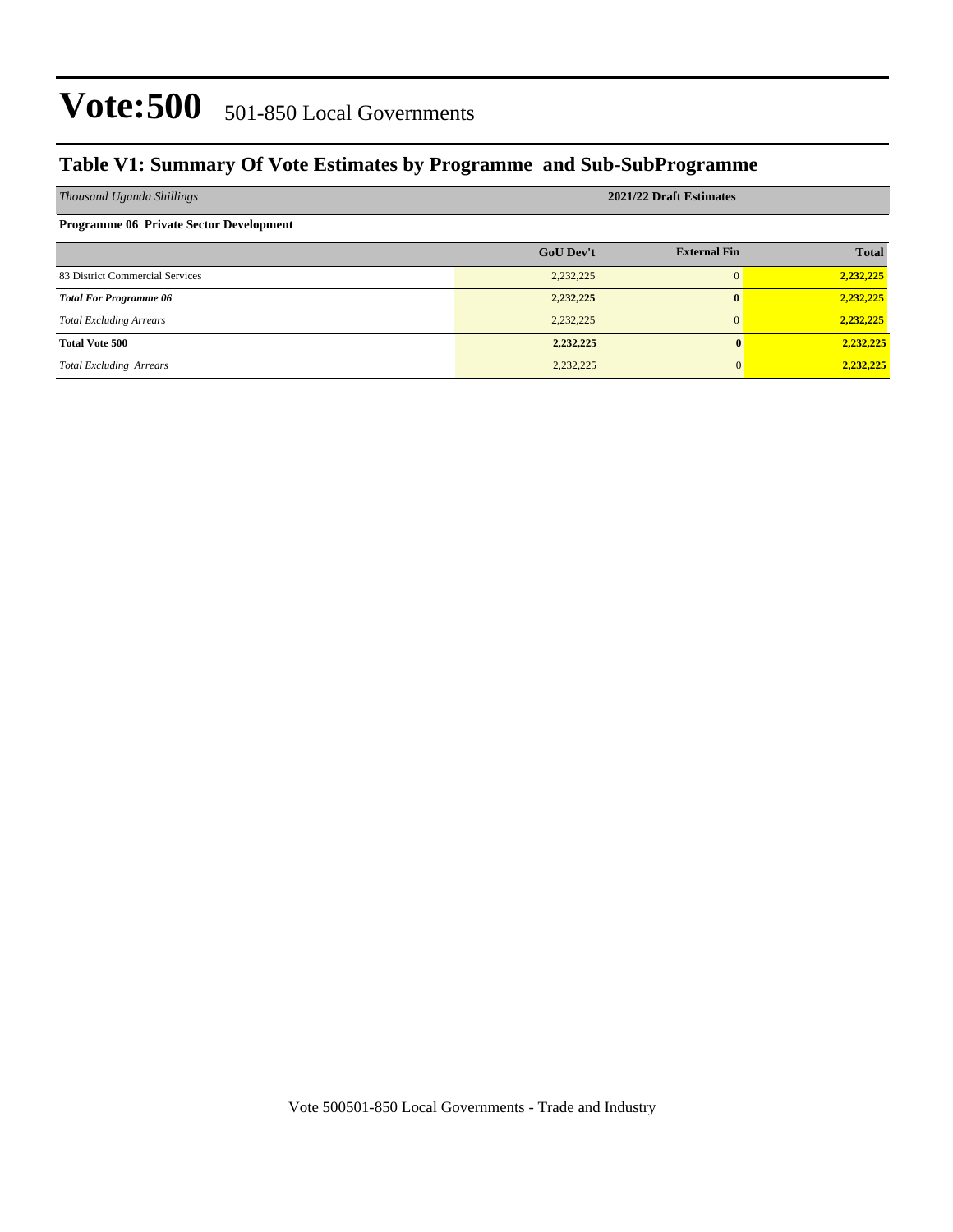## Vote:500 501-850 Local Governments

#### **Table V2: Summary Of Vote Estimates by Sub-SubProgramme,Department and Project**

| Thousand Uganda Shillings                                               |                  | 2020/21 Approved Budget |              |              | 2021/22 Draft Estimates |                     |              |
|-------------------------------------------------------------------------|------------------|-------------------------|--------------|--------------|-------------------------|---------------------|--------------|
| <b>Sub-SubProgramme 83 District Commercial Services</b>                 |                  |                         |              |              |                         |                     |              |
| <b>Recurrent Budget Estimates</b>                                       | <b>Wage</b>      | <b>Non-Wage</b>         | <b>AIA</b>   | <b>Total</b> | <b>Wage</b>             | <b>Non-Wage</b>     | <b>Total</b> |
| 12 Trade, Industry & Local Economic Dev't                               | $\mathbf{0}$     | 2,232,225               | $\mathbf{0}$ | 2,232,225    | $\mathbf{0}$            | 2,232,225           | 2,232,225    |
| <b>Total Recurrent Budget Estimates for Sub-</b><br><b>SubProgramme</b> | $\bf{0}$         | 2,232,225               | $\bf{0}$     | 2,232,225    | $\bf{0}$                | 2,232,225           | 2,232,225    |
|                                                                         | G <sub>o</sub> U | <b>External Fin</b>     | <b>AIA</b>   | <b>Total</b> | GoU                     | <b>External Fin</b> | <b>Total</b> |
| <b>Total For Sub-SubProgramme 83</b>                                    | 2,232,225        | 0                       | $\bf{0}$     | 2,232,225    | 2,232,225               | $\mathbf{0}$        | 2,232,225    |
| <b>Total Excluding Arrears</b>                                          | 2,232,225        | $\mathbf{0}$            | $\mathbf{0}$ | 2,232,225    | 2,232,225               | $\mathbf{0}$        | 2,232,225    |
| <b>Total Vote 500</b>                                                   | 2,232,225        | $\bf{0}$                | $\bf{0}$     | 2,232,225    | 2,232,225               | $\mathbf{0}$        | 2,232,225    |
| <b>Total Excluding Arrears</b>                                          | 2,232,225        | $\theta$                | $\mathbf{0}$ | 2,232,225    | 2,232,225               | $\mathbf{0}$        | 2,232,225    |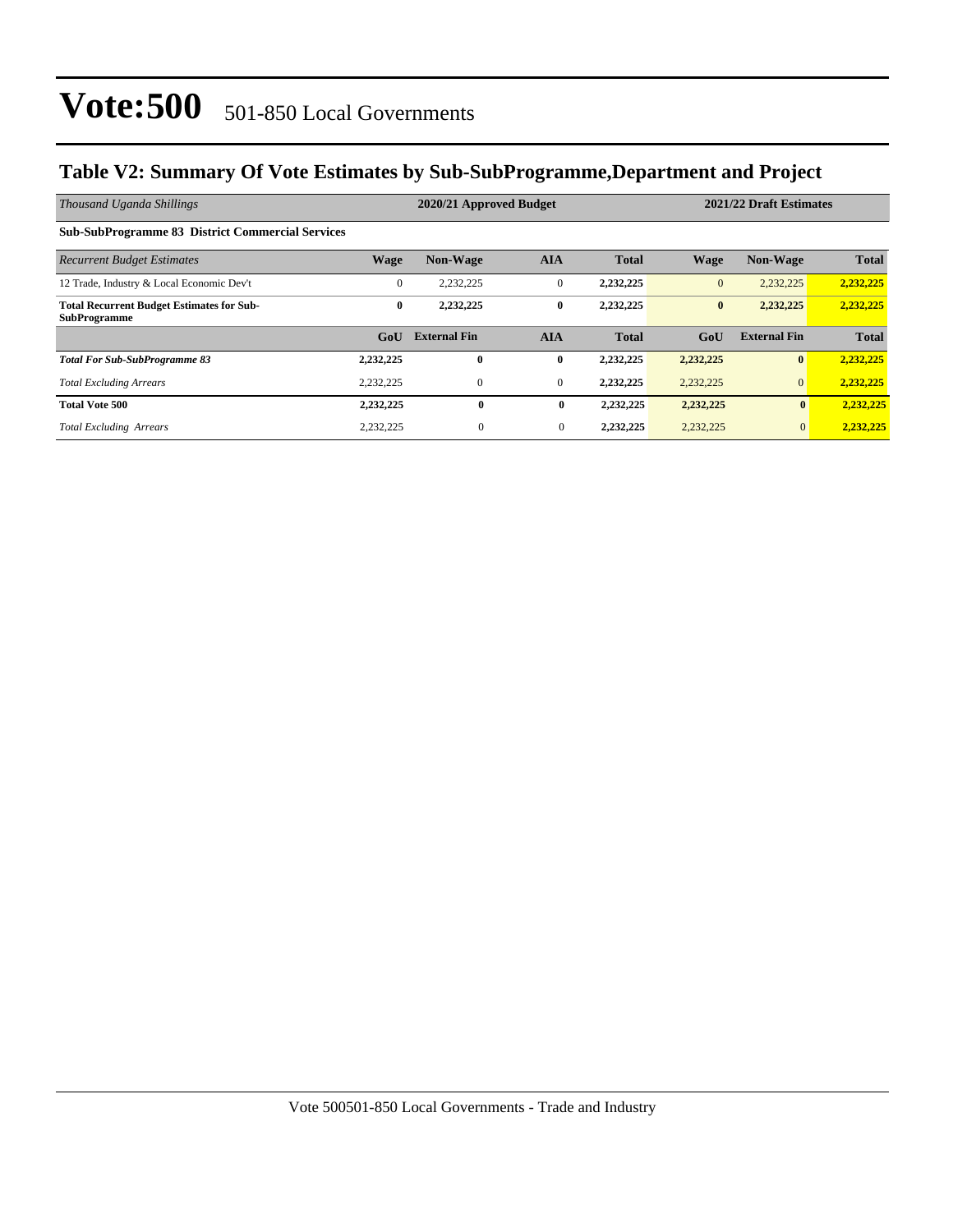## Vote: 500 501-850 Local Governments

### **Table V3: Summary Vote Estimates by Item**

| Thousand Uganda Shillings                              | 2020/21 Approved Budget |                |              |              |           | 2021/22 Draft Estimates |              |  |
|--------------------------------------------------------|-------------------------|----------------|--------------|--------------|-----------|-------------------------|--------------|--|
|                                                        | GoU                     | External Fin   | <b>AIA</b>   | <b>Total</b> | GoU       | External Fin            | <b>Total</b> |  |
| <b>Grants, Transfers and Subsides (Outputs Funded)</b> | 2,232,225               | $\bf{0}$       | $\bf{0}$     | 2,232,225    | 2,232,225 | $\bf{0}$                | 2,232,225    |  |
| 263101 LG Conditional grants                           | 2,232,225               | $\bf{0}$       | $\bf{0}$     | 2,232,225    | 2,232,225 | $\bf{0}$                | 2,232,225    |  |
| <b>Grand Total Vote 500</b>                            | 2,232,225               | $\bf{0}$       | $\bf{0}$     | 2.232.225    | 2,232,225 | $\bf{0}$                | 2.232.225    |  |
| <b>Total Excluding Arrears</b>                         | 2,232,225               | $\overline{0}$ | $\mathbf{0}$ | 2,232,225    | 2,232,225 | $\overline{0}$          | 2,232,225    |  |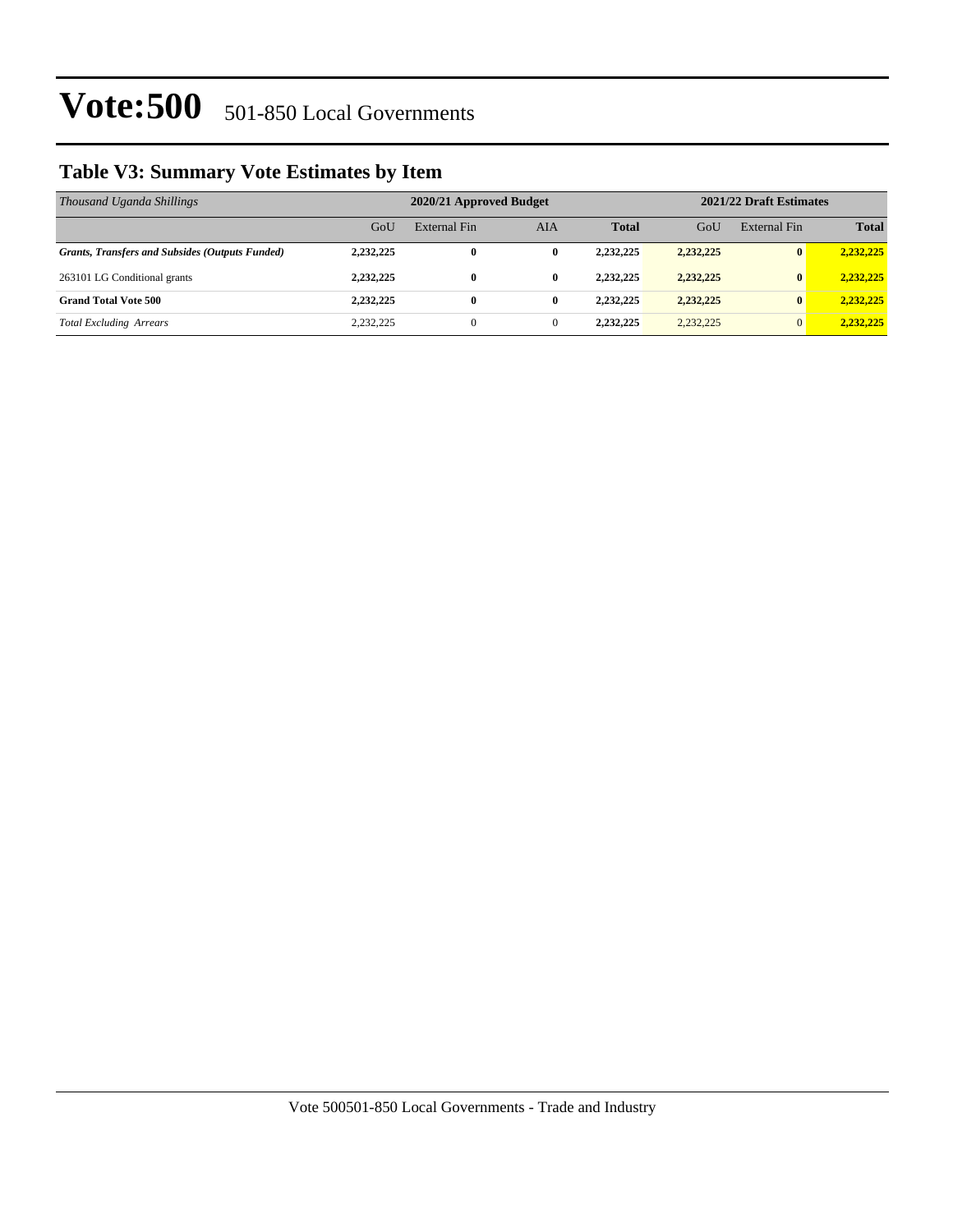## Vote:500 501-850 Local Governments

#### **Table V4: Detailed Estimates by Sub-SubProgramme, Department,Project and Output and Item**

#### *Sub-SubProgrammme 83 District Commercial Services*

*Recurrent Budget Estimates*

#### **Department 12 Trade, Industry & Local Economic Dev't**

| Thousand Uganda Shillings                    | 2020/21 Approved Budget |                     |                |              | 2021/22 Draft Estimates |                      |                         |
|----------------------------------------------|-------------------------|---------------------|----------------|--------------|-------------------------|----------------------|-------------------------|
| <b>Outputs Funded</b>                        | Wage                    | Non Wage            | AIA            | <b>Total</b> | Wage                    | Non Wage             | <b>Total</b>            |
| <b>Budget Output 068351 Transfers to LGs</b> |                         |                     |                |              |                         |                      |                         |
| 263101 LG Conditional grants                 | $\mathbf{0}$            | 2,232,225           | $\overline{0}$ | 2,232,225    | $\overline{0}$          | 2,232,225            | 2,232,225               |
| $o/w$ LG Funds                               | $\theta$                | 0                   | 0              | $\mathbf{0}$ | $\boldsymbol{\theta}$   | 2,232,225            | 2,232,225               |
| o/w LG Conditional grants                    | $\theta$                | 2,232,225           | 0              | 2,232,225    | $\boldsymbol{\theta}$   | $\theta$             | $\overline{\mathbf{0}}$ |
| <b>Total Cost of Budget Output 51</b>        | 0                       | 2,232,225           | 0              | 2,232,225    | $\boldsymbol{\theta}$   | 2,232,225            | 2,232,225               |
| <b>Total Cost Of Outputs Funded</b>          | $\bf{0}$                | 2,232,225           | $\bf{0}$       | 2,232,225    | $\bf{0}$                | 2,232,225            | 2,232,225               |
| <b>Total Cost for Department 12</b>          | $\bf{0}$                | 2,232,225           | $\bf{0}$       | 2,232,225    | $\bf{0}$                | 2,232,225            | 2,232,225               |
| <b>Total Excluding Arrears</b>               | $\mathbf{0}$            | 2,232,225           | $\overline{0}$ | 2,232,225    | $\mathbf{0}$            | 2,232,225            | 2,232,225               |
|                                              |                         |                     |                |              |                         |                      |                         |
|                                              | GoU                     | <b>External Fin</b> | <b>AIA</b>     | <b>Total</b> | GoU                     | <b>External Fin</b>  | <b>Total</b>            |
| <b>Total Cost for Sub-SubProgramme 83</b>    | 2,232,225               | $\bf{0}$            | $\bf{0}$       | 2,232,225    | 2,232,225               | $\bf{0}$             | 2,232,225               |
| <b>Total Excluding Arrears</b>               | 2,232,225               | $\mathbf{0}$        | $\overline{0}$ | 2,232,225    | 2,232,225               | $\vert 0 \vert$      | 2,232,225               |
|                                              | GoU                     | <b>External Fin</b> | <b>AIA</b>     | <b>Total</b> | GoU                     | <b>External Fin.</b> | <b>Total</b>            |
| <b>Grand Total for Vote 500</b>              | 2,232,225               | $\bf{0}$            | $\bf{0}$       | 2,232,225    | 2,232,225               | $\bf{0}$             | 2,232,225               |

*Total Excluding Arrears* 2,232,225 0 0 **2,232,225** 2,232,225 0 **2,232,225**